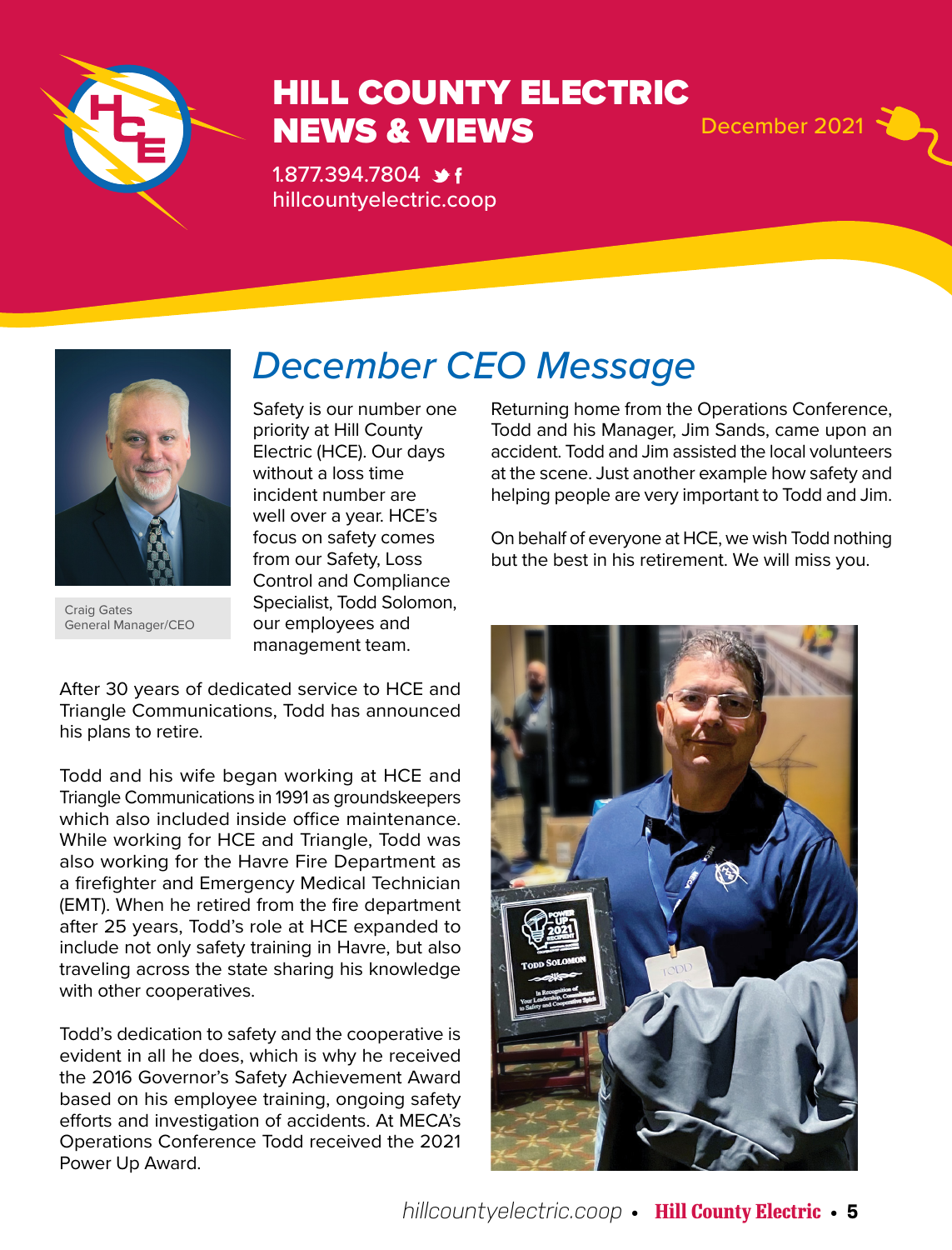# *HCE Happenings*

Last month, Hill County Electric (HCE) had approximately **416 account hours** affected by outages. Of these hours:

**Misc. or unknown: 5**

**Material/Equipment Fault: 18**

**Planned for maintenance: 27**

**Public caused: 52**

**Underground faults: 314**



HILL COUNTY ELECTRIC

### Thousands in Scholarships Awarded Each Year!

**\$500 MECA Scholarship - January 15th** 

\$1,000 Basin Electric Scholarship - January 15th

**\$1,000** Tell Us Your Story Scholarship - March 1st

**\$1,000** Lineman Workforce Development Scholarship - March 1st

**\$500 MSU-N Electrical Tech Workforce Development Scholarship - March 1st** 

\$100, \$200, \$300 & \$500 Luck of the Draw Scholarships @ Annual Meeting

**APPLY ONLINE: www.hcelectric.com** 



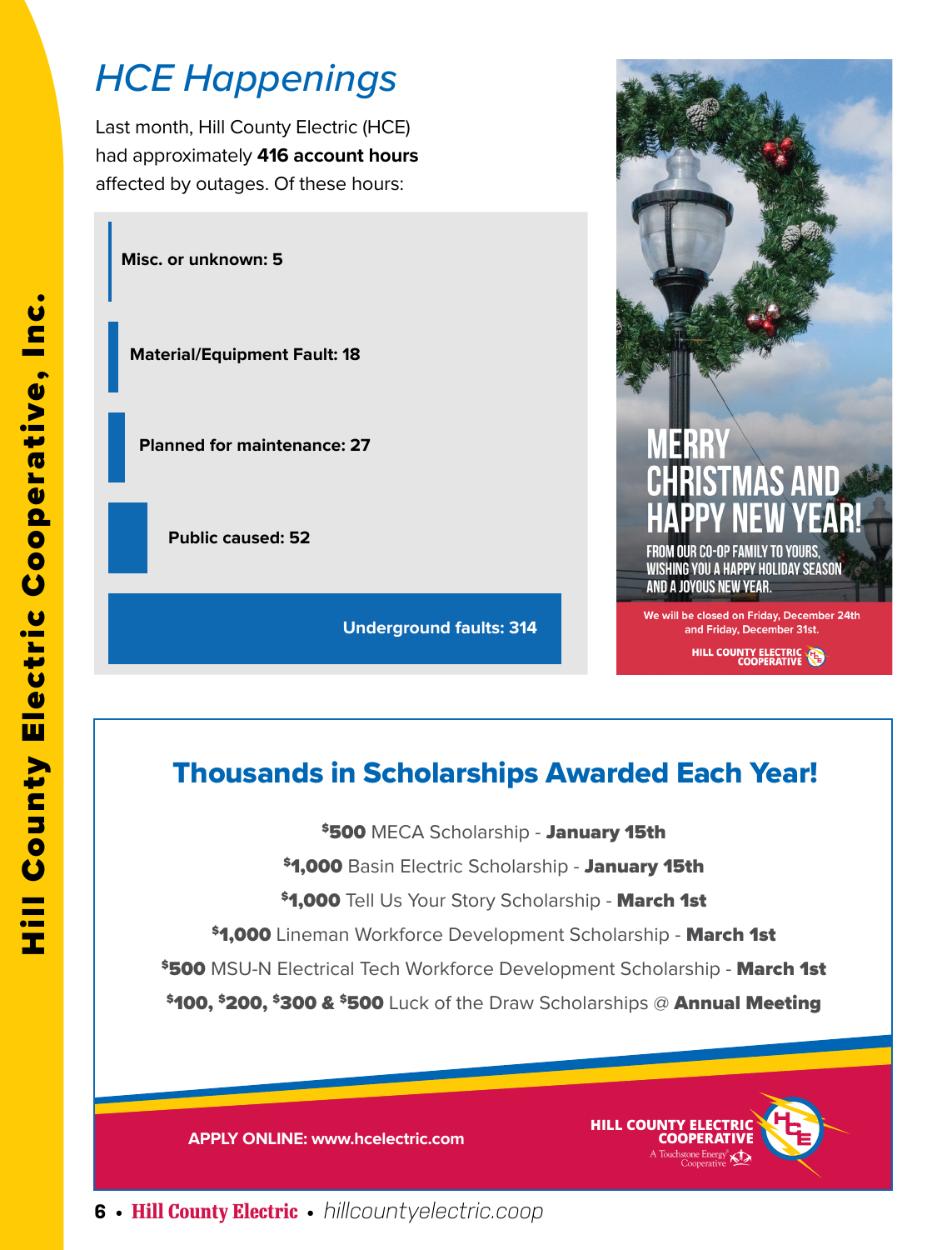#### **WORD SEARCH REMEMBER TO KEEP ELECTRICAL SAFETY IN MIND THIS HOLIDAY SEASON!**  Read the safety tips below, then find and circle the bolded words in the puzzle. Explorers **T N D T X M L L W V B H G P M P E Y E N S A E T H G Q W C O C R A K T C K J X N C J Q D P S E X R E I J I B L E I O T Y M P W W W F V Z U U V J T R V R Z Z T Y X K A T L X W L M X**  $\Box$ **D T Z G P N W C N C L Z A H Z N S I P E C T E D P F R R Z T D P G E E L P H V W F V B L Q**  $\Box$ **A J K F L B A E S K H I Z M W T W N M V D V X R I R B H U C N H C O B B R W O O W Q N Q P X W S O X N O I T A R C E A D C K L B T K R A J B C M D Y P X C M A S K B O Y Q M Q K Y Q**

**•** Do not overload electrical outlets with too many **decorations** or appliances.

**HOLIDAY SAFETY** 

- **•** Make sure your Christmas tree is **watered** daily.
- **•** Turn off all **electrical** decorations before leaving home or going to sleep.
- **•**Never leave a **candle** burning if you're not in the room.
- **•** Extension cords used for holiday decorations should always be **inspected** for damage or exposed wires.